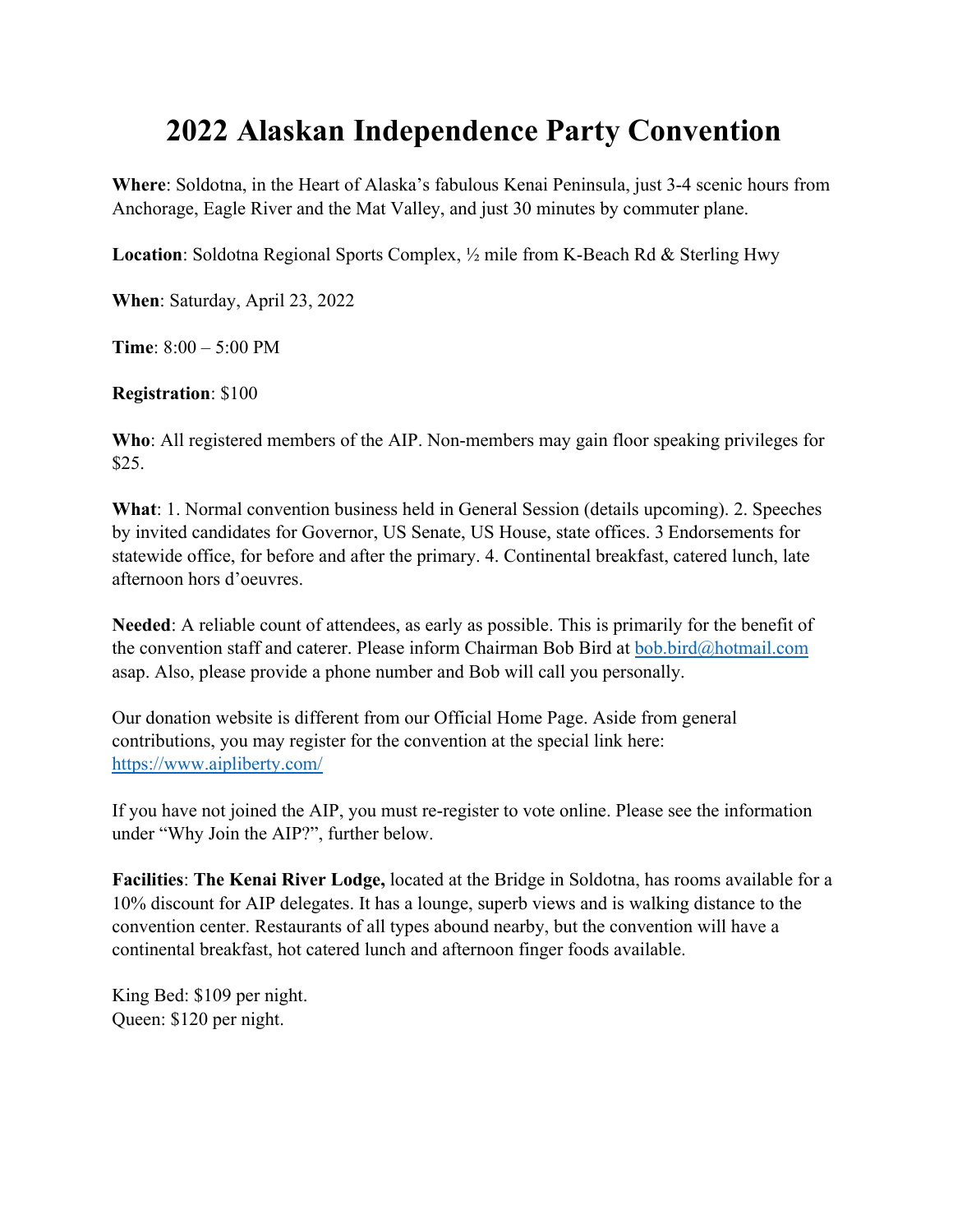If going on your own, the Kenai/Soldotna area abounds in great restaurants, B & Bs, hotels, rental cars, churches, taxi service and airports with regular flights from Anchorage.

There will be limited billeting in private homes by AIP members and sympathizers.

The "Central Peninsula" encompasses the communities of Soldotna, Kenai, Sterling, Nikiski, Kasilof, Funny River and all points in between. There is constant daily traffic within this sphere with many hideaway subdivisions, mini-malls and schools, totaling a population of well over 40,000. Masks, covid mandates and other attacks on our freedom have been generally ignored since May of 2020.

The AIP held a convention in Kenai in 2010 which was well attended. Since then, conventions have been few, with the Wasilla convention of October 2020 re-igniting the party from its drift. This new vigor in the AIP came after the death of "Iron Lady" Chairman Lynette Clark in April 2020, aka "Yukon Yonda".

We are still in recovery but *growing in strength.* We were over 20,000 in membership until the election rolls were purged, but remain at nearly 19,000. This is fully 25% of the enrollment of the Alaska Democratic Party.

Why join the AIP?: Our website at www.akip.org is loaded with the party's history, platform, goals, purpose, by-laws. Many citizens, fed up with the empty and unfulfilled promises of the Republicans, join after simply viewing it.

But many have balked at joining, with the usual (and well-justified) reply, "If I join the AIP, I won't be able to vote in the Republican Party! But my heart is with you."

*Friends, with Ranked Choice Voting, this is no longer an issue.* 

The AIP was the *only* party to sign on to the Ken Jacobus lawsuit that claimed that RCV was unconstitutional, and we still oppose it. "But when life gives you lemons … make lemonade!"

If your heart is with the AIP --- "Home is where the heart is." Why wait?

The AIP concentrates on Alaskan issues, which is why our motto is *Alaska First, Alaska Always*. Of course, we are always concerned about national and international issues as they apply to us. However, we have decided not to endorse presidential candidates or out of state candidates. These issues are always debated at the convention, and might change.

The AIP, which has always been against abortion funding and even in favor of overturning *Roe v. Wade,* is now a fully prolife party, something the Libertarian Party, often an AIP ally, is not. See our resolutions from the 2020 convention.